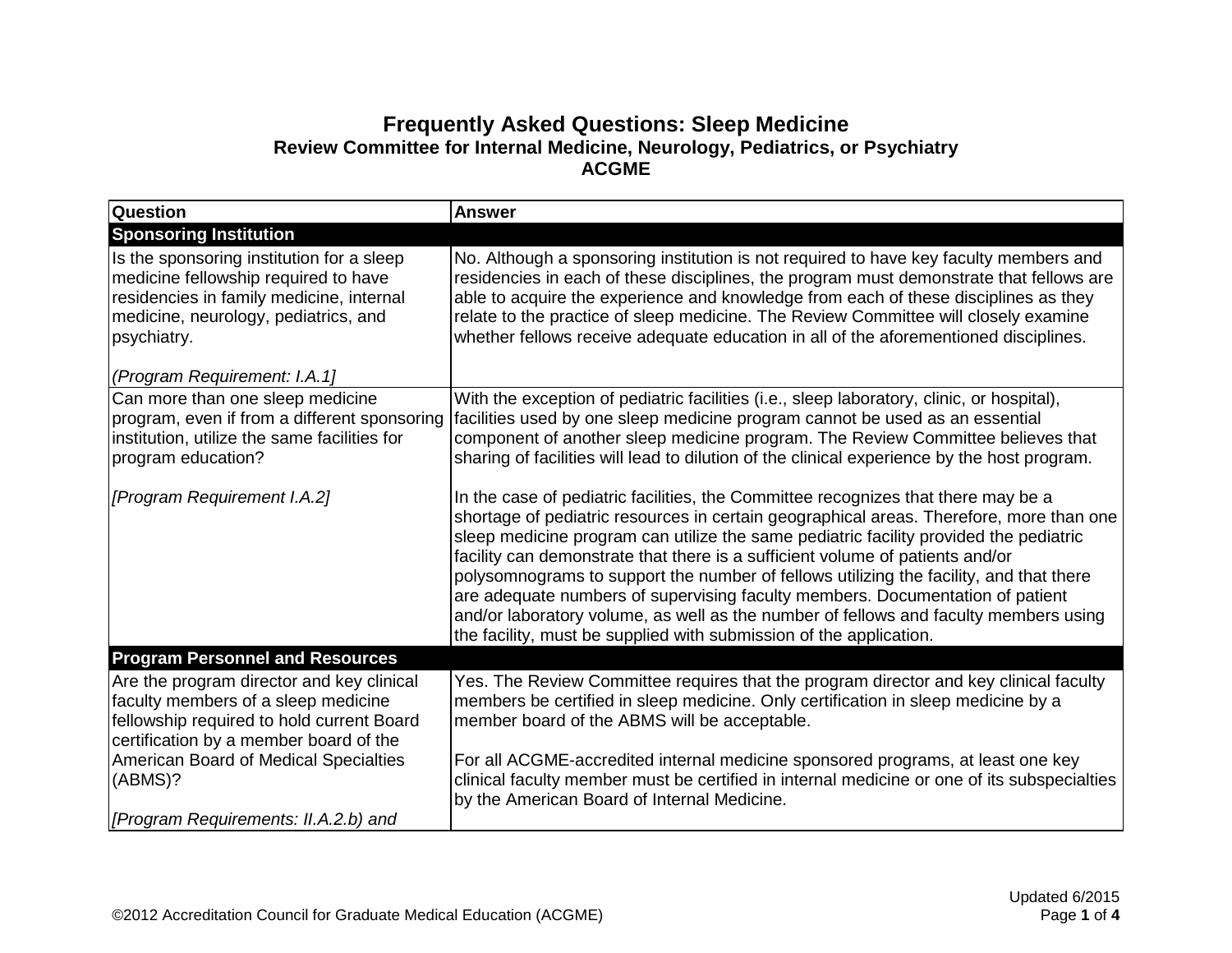| <b>Question</b>                                                                                                                                                                          | <b>Answer</b>                                                                                                                                                                                                                                                                                                                                           |  |  |  |
|------------------------------------------------------------------------------------------------------------------------------------------------------------------------------------------|---------------------------------------------------------------------------------------------------------------------------------------------------------------------------------------------------------------------------------------------------------------------------------------------------------------------------------------------------------|--|--|--|
| ILB.9.a.2)                                                                                                                                                                               |                                                                                                                                                                                                                                                                                                                                                         |  |  |  |
| Is a sleep medicine fellowship required to<br>have faculty members from family medicine,<br>internal medicine, neurology,<br>otolaryngology, pediatrics, psychiatry, and<br>pulmonology? | Programs are advised to use the ACGME's Accreditation Data System (ADS) to<br>document the presence of appropriate faculty members and consultative expertise in<br>family medicine, internal medicine, pulmonology, psychiatry, pediatrics, neurology, and<br>otolaryngology, particularly expertise in the specialty as it relates to sleep medicine. |  |  |  |
| [Program Requirement II.B.7]                                                                                                                                                             |                                                                                                                                                                                                                                                                                                                                                         |  |  |  |
| Must the sleep laboratory used by the<br>program be accredited by the American<br>Academy of Sleep Medicine?<br>[Program Requirement II.D.2.e)]                                          | Yes. Sleep centers at the primary clinical site must be accredited by the American<br>Academy of Sleep Medicine. The Review Committee does not recognize any alternative<br>accreditation. Programs will be asked to supply a copy of their accreditation certificate<br>with their application.                                                        |  |  |  |
| What is the minimum volume of clinical                                                                                                                                                   | Based on a review of clinical volumes in current training programs, and on                                                                                                                                                                                                                                                                              |  |  |  |
| encounters expected for each fellow?                                                                                                                                                     | recommendations of the Sleep Medicine Advisory Committee, the Review Committee                                                                                                                                                                                                                                                                          |  |  |  |
| [Program Requirements: II.D.5.a)-c)]                                                                                                                                                     | has determined that a program should have the following minimum clinical activity per<br>year for each fellow:                                                                                                                                                                                                                                          |  |  |  |
|                                                                                                                                                                                          | Total patient encounters<br>580                                                                                                                                                                                                                                                                                                                         |  |  |  |
|                                                                                                                                                                                          | New adult patients<br>100                                                                                                                                                                                                                                                                                                                               |  |  |  |
|                                                                                                                                                                                          | Follow-up adult patients<br>150                                                                                                                                                                                                                                                                                                                         |  |  |  |
|                                                                                                                                                                                          | New pediatric patients<br>40                                                                                                                                                                                                                                                                                                                            |  |  |  |
|                                                                                                                                                                                          | Follow-up pediatric patients<br>40                                                                                                                                                                                                                                                                                                                      |  |  |  |
|                                                                                                                                                                                          | Inpatient consultations<br>10                                                                                                                                                                                                                                                                                                                           |  |  |  |
| <b>Educational Program</b>                                                                                                                                                               |                                                                                                                                                                                                                                                                                                                                                         |  |  |  |
| Can rotations or experiences outside of the                                                                                                                                              | No. Credit for sleep experience during pulmonary disease and critical care medicine or                                                                                                                                                                                                                                                                  |  |  |  |
| program count towards the 11-month<br>inpatient and outpatient clinical experience                                                                                                       | other education cannot be given for the 11-months of clinical experience required in a<br>sleep medicine fellowship.                                                                                                                                                                                                                                    |  |  |  |
| required?                                                                                                                                                                                |                                                                                                                                                                                                                                                                                                                                                         |  |  |  |
|                                                                                                                                                                                          |                                                                                                                                                                                                                                                                                                                                                         |  |  |  |
| [Program Requirement: IV.A.3.a)]                                                                                                                                                         |                                                                                                                                                                                                                                                                                                                                                         |  |  |  |
| How does the Review Committee expect                                                                                                                                                     | The Review Committee expects fellows to have experience with clinical conditions                                                                                                                                                                                                                                                                        |  |  |  |
| programs to fulfill the requirement for                                                                                                                                                  | encountered in inpatients that relate to sleep, sleep disorders, or sleep medicine. The                                                                                                                                                                                                                                                                 |  |  |  |
| clinical experience in evaluation and follow-                                                                                                                                            | minimum number of required consultations during a one-year fellowship should be at                                                                                                                                                                                                                                                                      |  |  |  |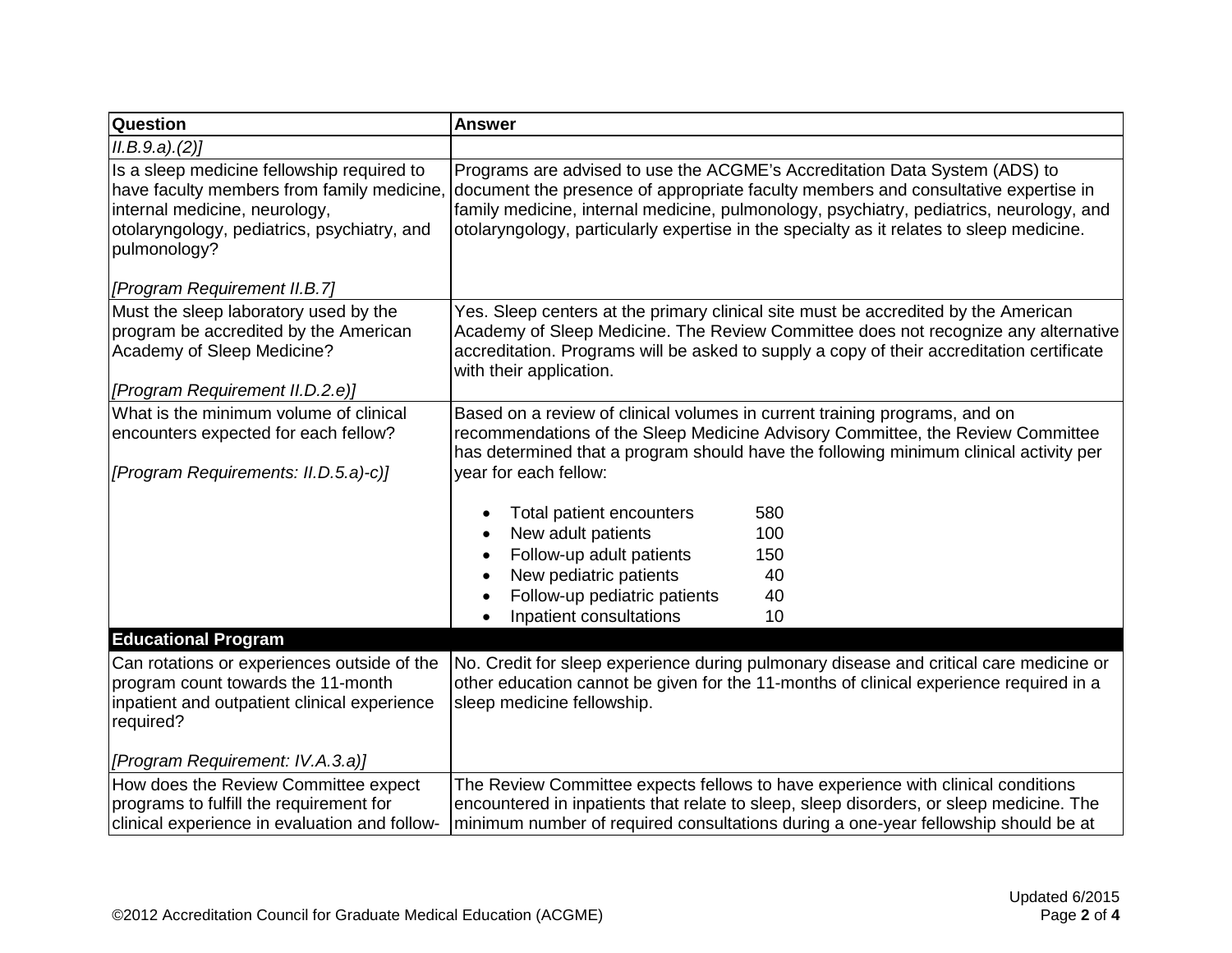| <b>Question</b>                             | <b>Answer</b>                                                                                                                                                                                                                                                                |  |  |
|---------------------------------------------|------------------------------------------------------------------------------------------------------------------------------------------------------------------------------------------------------------------------------------------------------------------------------|--|--|
| up of hospitalized sleep disorder patients? | least 10 per fellow. However, programs are not expected to perform polysomnography<br>for inpatients.                                                                                                                                                                        |  |  |
| [Program Requirement: IV.A.3.c)]            |                                                                                                                                                                                                                                                                              |  |  |
| Must continuity clinics be held weekly?     | No. The Review Committee expects that fellows have the opportunity to follow patients<br>for an extended period of time. While a weekly half-day clinic at the same location for                                                                                             |  |  |
| [Program Requirement: IV.A.3.e).(1).(a)]    | 12 months is preferable, the following formats are acceptable:                                                                                                                                                                                                               |  |  |
|                                             | • two six-month continuous blocks, each representing a different educational<br>experience or at a different location; or,<br>• two clinics, each representing a different educational experience or at a different<br>location, occurring on alternate weeks for 12 months. |  |  |
|                                             | Switching continuity clinics more frequently than every six months is not permitted.                                                                                                                                                                                         |  |  |
|                                             | What is the maximum amount of time during The Review Committee expects that no more than 25 percent of a program's curriculum                                                                                                                                                |  |  |
| the fellowship that can be devoted to       | be devoted to non-clinical activities (including research), and that each fellowship                                                                                                                                                                                         |  |  |
| research?                                   | provide clinical and didactic experiences for the fellows to acquire expertise as a                                                                                                                                                                                          |  |  |
|                                             | specialist in sleep medicine. Although a research experience is not required of all                                                                                                                                                                                          |  |  |
| [Program Requirement: IV.B]                 | fellows, programs may include research in the fellowship.                                                                                                                                                                                                                    |  |  |